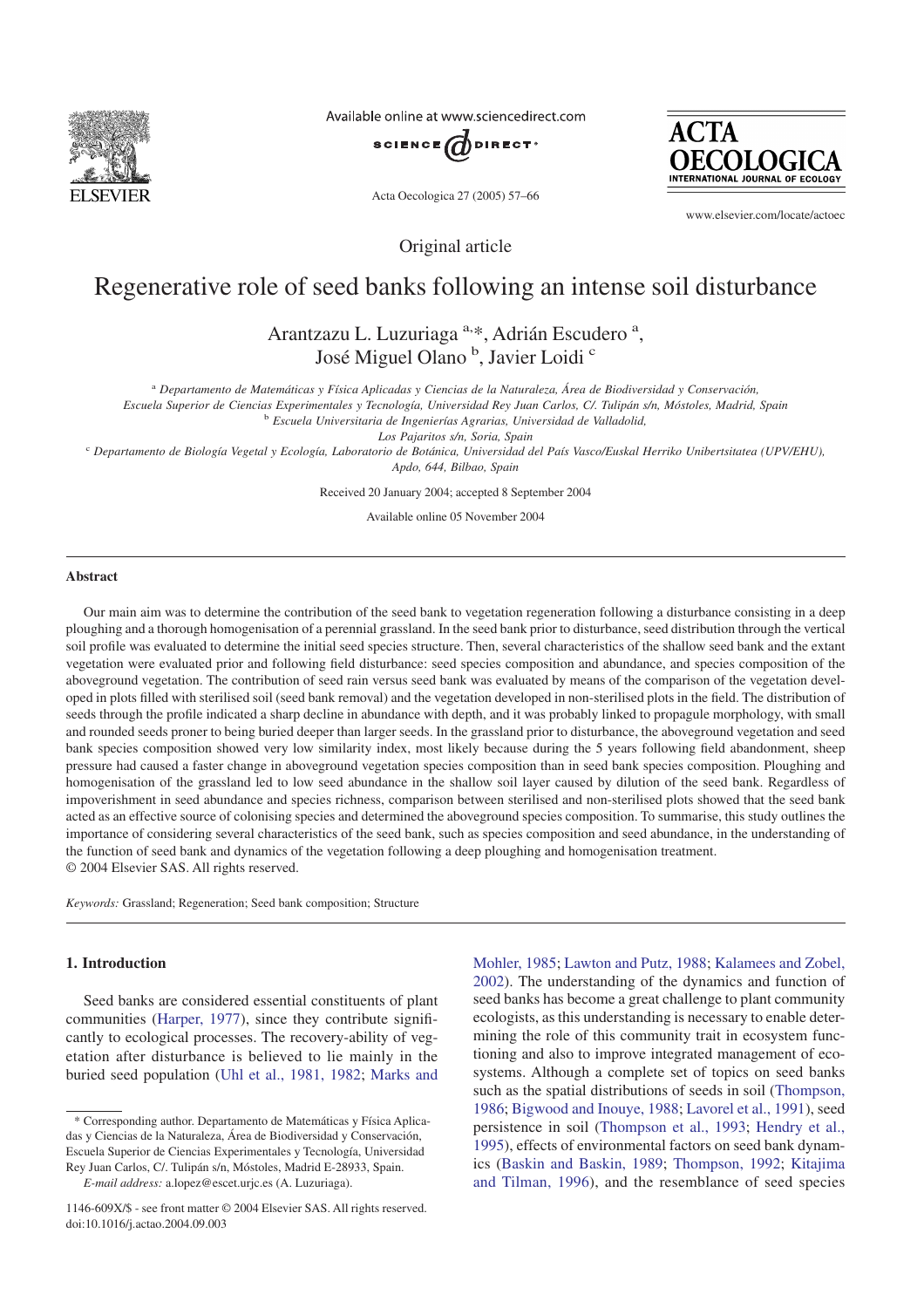composition on the aboveground vegetation [\(Bigwood and](#page-8-0) [Inouye, 1988;](#page-8-0) [Graham and Hutchings, 1988a, 1988b;](#page-8-0) [Levas](#page-9-0)[sor et al., 1990;](#page-9-0) [Lavorel et al., 1991;](#page-8-0) [Lavorel and Lebreton,](#page-8-0) [1992\)](#page-8-0) have been described, there are almost no studies about the regenerative potential of seed banks (but see [Kalamees](#page-8-0) [and Zobel, 2002;](#page-8-0) [Middleton, 2003;](#page-9-0) [Deiller et al., 2003\)](#page-8-0).

The contribution of the seed bank to the regeneration process is mainly dependent on the existence, abundance and frequency of appearance of bare soil gaps varying in size and shape [\(Fenner, 1985;](#page-8-0) [Rogers and Hartnett, 2001\)](#page-9-0). It is widely accepted that the vegetation composition of scarcely disturbed communities, such as grasslands, is mainly affected by vegetative growth and only slightly influenced by the seed bank composition [\(Thompson and Grime, 1979;](#page-9-0) [Van Andel](#page-9-0) [et al., 1993;](#page-9-0) [Eriksson, 1993;](#page-8-0) [Kalamees and Zobel, 2002\)](#page-8-0). Conversely, in frequently disturbed habitats, such as arable fields, vegetation composition is expected to be mainly determined by the seed bank composition [\(Marks and Mohler,](#page-9-0) [1985;](#page-9-0) [Levassor et al., 1990;](#page-9-0) [Lavorel et al., 1991;](#page-8-0) [Warr et al.,](#page-9-0) [1993\)](#page-9-0). Our work evaluates to what extent seed bank characteristics such as composition, abundance and vertical distribution of seeds affect the development of the aboveground vegetation. Furthermore, this study brings a contribution not yet sufficiently analysed, through calibration of the regenerative potential of the seed bank versus the seed rain and comparing vegetation development in both situations. To our knowledge few studies have analysed the balance between the seed bank and the seed rain in the conformation of communities (see [Kalamees and Zobel, 2002\)](#page-8-0). We address the following specific questions: (1) Does the grassland prior to disturbance show any vertical distribution of seed species and abundance in seed bank? (2) Which seed bank features are affected after a deep ploughing and homogenisation treatment? (3) To which extent does regeneration following a disturbance depend on the seed bank or seed rain characteristics? (4) To which extent the seed bank composition after disturbance affects the resulting plant community composition?

## **2. Materials and methods**

#### *2.1. Study site*

The study site was located 3 km east of Vitoria-Gasteiz (Basque Country) in Northern Spain (42° 51′N; 2° 37′W and 510°m in altitude), close to the boundary between the Eurosiberian and Mediterranean regions [\(Rivas-Martínez, 1987\)](#page-9-0). Climatic conditions in this region show annual average rainfalls of 843 mm and mean average temperatures around 11.7 °C, ranging between 1.3 °C in the coldest and 26.1 °C in the warmest months. [Rivas-Martínez and Loidi \(1999\)](#page-9-0) classified this climate as temperate submediterranean and subhumid. Rainfall is highly unpredictable in time and quantity and pronounced summer droughts are common.

The study was undertaken in a 3 ha perennial grassland (*Agropyro-Rumicion crispi*) that had been cultivated 5 years before, and developed under sheep grazing conditions. The dominant species included native perennials such as *Agropyron repens*, *Arrhenatherum bulbosum*, *Rumex crispus*, *Geranium dissectum*, and *Picris echioides*. Soils were vertisols with a slight hydromorphy.

#### *2.2. Seed-bank sampling*

In early February 1999, 30 soil cores were collected at random in the grassland prior to disturbance. Soil cores were 7 cm in diameter and 12 cm in height. In order to analyse the seed bank vertical distribution, each soil sample was divided into three fractions: the soil shallow layer (soil surface to 4 cm depth), the mid-layer (4–8 cm depth) and the deepest layer (8–12 cm depth). Each fraction (90) consisted of 140.45 cm3 . In late February 1999, the grassland suffered a disturbance consisting in a deeply ploughing (50 cm deep), followed by an intense tillering (30 cm) and hand-raking (5 cm) to obtain complete soil homogenisation and complete loss of the vertical distribution of the seed bank. Following the intensive soil management, another 40 soil cores (12 cm diameter and 3 cm height) were extracted at random in early March. The same soil volume per sample was collected in both seed bank types (140.45 cm<sup>3</sup>) in order to make it possible to compare composition and abundance among soil cores before and after disturbance in the shallow layer. Given that the seed bank following disturbance is considered to be completely homogenised, and thus any previous spatial distribution lost, samples were collected only from the top 3 cm layer, so we did not analyse seed distribution with depth after field disturbance. Furthermore, it is widely accepted that seeds buried deeper than 3 cm have almost no contribution to the colonisation process mainly in old-fields [\(Fenner, 1985;](#page-8-0) [Baskin and Baskin, 1998\)](#page-8-0), and thus to the vegetation developed aboveground.

The direct germination method of [Thompson and Grime](#page-9-0) [\(1979\)](#page-9-0) was used to assess the readily germinable seed species composition [\(Gross, 1990;](#page-8-0) [Rothrock et al., 1993\)](#page-9-0). Each soil sample was merged with vermiculite (1:1), spread in a  $12 \times$  $12 \times 2$  cm tray and placed in a greenhouse. Soil samples were watered regularly and once seedlings emerged, they were identified and removed. Most studies in abandoned field communities show that provided suitable conditions, most seeds germinate within the first 2 months [\(Graber and Th](#page-8-0)[ompson, 1978;](#page-8-0) [Lavorel et al., 1993\)](#page-8-0). In this study, monitoring was undertaken weekly during the first month and fortnightly afterwards until day 108 (4 months) in the presence of the natural mixture of seed species.

#### *2.3. Vegetation sampling*

Vegetation prior to disturbance was measured as plant density and cover in 20 randomly placed quadrats  $(0.25 \text{ m}^2)$ in July 1998. Vegetation following disturbance was measured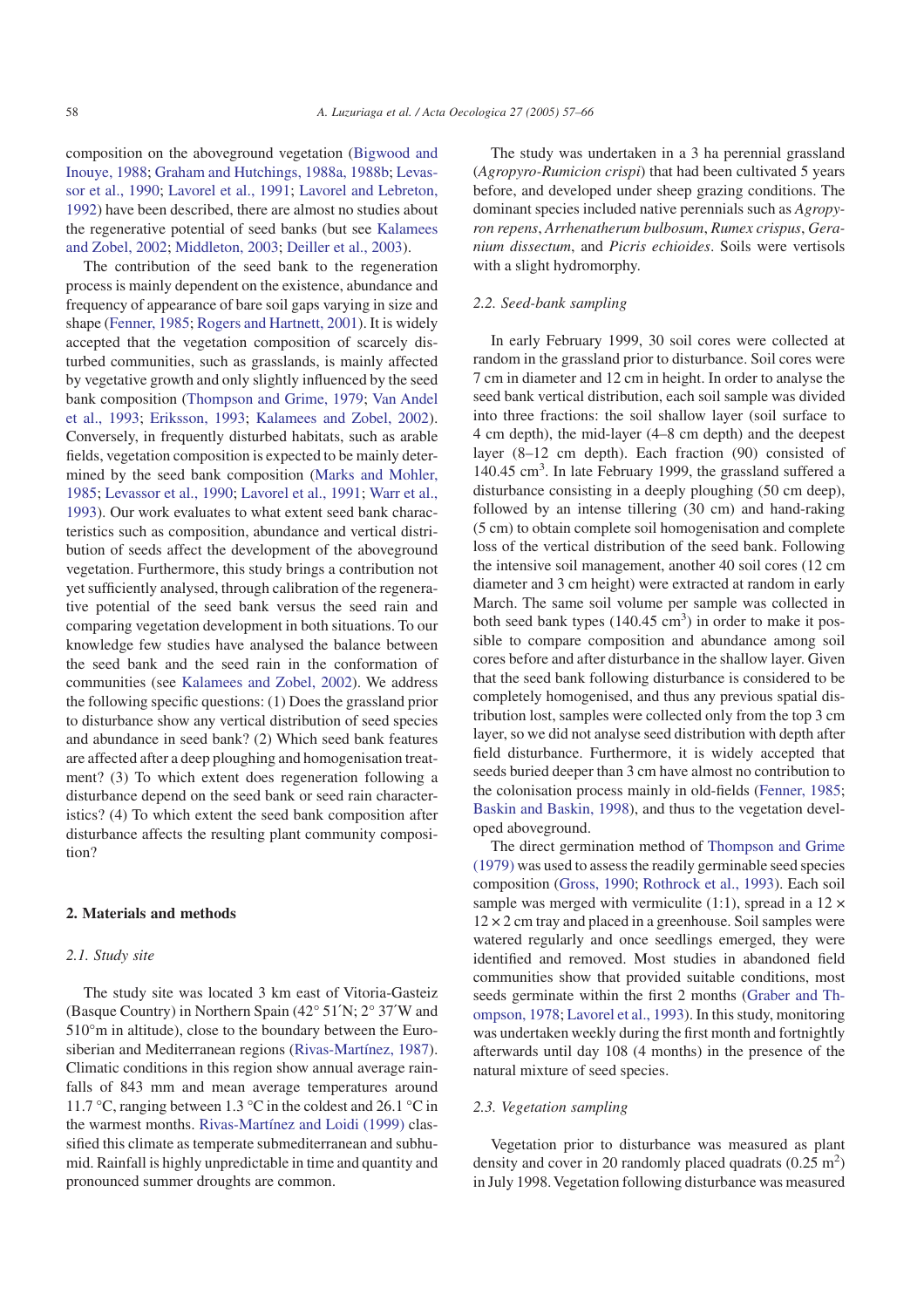at the maximum phenological peak of the community—in July 1999, 5 months after disturbance—at 40 random quadrats (0.25 m<sup>2</sup>). Throughout each sampling period, each tiller of every species was counted and cover was estimated for those species with at least 1.5% of total cover. Nomenclature follows [Aizpuru et al. \(1999\).](#page-8-0)

## *2.4. Soil sterilisation treatment: balance between seed bank and seed rain contribution to regeneration*

In order to estimate the role of the seed bank for the establishment of vegetation after disturbance, a soil sterilisation experiment was undertaken. In early March 1999, immediately after the disturbance treatment, soil was sterilised in 40 quadrats  $(0.25 \text{ m}^2)$  adjacent to those used for vegetation sampling. Soil sterilisation involved removing a 4 cm deep layer of soil from each  $0.25 \text{ m}^2$  quadrat and subjecting it to steam heating at 120 °C for 70 min. Subsequently, the sterilised soil was replaced into the field quadrats. The comparison between plant development in plots with sterilised and non-sterilised soil showed us the relative contribution of seed bank and seed rain to vegetation development.

#### *2.5. Numerical analyses*

Data from the seed bank composition was highly skewed and although standard transformations (log and square root) were assayed to meet normality, they were insufficient to normalise the data in most cases [\(Reichman, 1984;](#page-9-0) [Warr,](#page-9-0) [1991\)](#page-9-0). Consequently, abundance and species richness was expressed as confidence intervals around means with a confidence coefficient of 0.95 (1000 randomisations), and nonparametric statistical methods were used for hypothesis testing. Dunn's multiple comparison test was used to test for multiple comparisons [\(Zar, 1999\)](#page-9-0).

The seed bank species composition is a multidimensional data set (species × samples), so in order to search for global differences between depths it would be appropriate to undertake ordination constraining methods for hypothesis testing [\(McCune, 1997\)](#page-9-0). Moreover, these techniques are free of the distribution restrictions characteristic of other analysis such as multivariate analysis of variance [\(Legendre, 1993\)](#page-9-0). In order to select the appropriate ordination technique, the seed matrix was submitted to a detrended correspondence analysis (DCA), detrending by segments and with non-linear rescaling of axes, whereby the extracted gradient is scaled in units of average standard deviation [\(Gauch, 1982\)](#page-8-0). The seed bank data set showed a relatively large gradient (4.35 S.D. units), so following the recommendations of [Ter Braak \(1986\)](#page-9-0) and [Legendre and Anderson \(1999\),](#page-9-0) a canonical correspondence analysis (hereafter CCA) was performed as long as it assumes unimodal responses. CCA ordination methods allow the constraining of CA axes to be linear functions of explanatory variables. Our null hypothesis (Ho) to test was: the effect of depth on the distribution of the seed bank prior to disturbance was not significantly different from random.

The main matrix consisted of seed species densities per soil sample and depth in the grassland previous to disturbance (47 species  $\times$  90 soil samples), whereas the constraining matrix was constructed with the three variables of depth defined as dummy variables  $(3$  depths  $\times$  90 soil samples), thus, with only two degrees of freedom. To obtain the proportion of the total variation of the seed bank species composition explained by the constraining matrix—or the total variation explained (TVE)—a comparison between the inertia associated with the constrained analysis I(CCA) and the inertia of the unconstrained data set I(CA) was undertaken. A Monte Carlo permutation test was performed to determine the accuracy of the relationship (1000 randomisations) between the two data sets. The sum of all canonical eigenvalues—named trace—was used to build the *F*-ratio statistic [\(Ter Braak, 1990;](#page-9-0) [Verdonschot and ter Braak, 1994;](#page-9-0) [Legendre and Anderson, 1999\)](#page-9-0). Only when *P* < 0.05 was the relationship between the two data sets considered significant.

If the CCA model was significant, a forward stepwise procedure was carried out to detect which constraining variables explained significant portions of the variability of the main matrix. Variables were ranged by means of their eigenvalues in a decreasing way and then, they were added one at a time to the model until the new variable included was not significant ( $P > 0.05$ ). Improvement of the reduced model with each selected variable was determined by a Monte Carlo permutation test with 1000 randomisations. Ordination analyses were conducted with CANOCO for Windows v. 4.0 [\(Ter Braak and Smilauer, 1997\)](#page-9-0).

The resemblance of the seed bank and the aboveground flora composition prior and following disturbance was estimated by means of Sorensen's similarity coefficients [\(So](#page-9-0)[rensen, 1948\)](#page-9-0). This coefficient was chosen because it provides double weight to the presence of a species in both data sets, given that the presence of a species is more informative than its absence to understand function and structure of the plant community.

#### **3. Results**

### *3.1. Seed abundance and species richness in the seed bank prior and following disturbance*

A gradual loss of seed abundance with depth was observed in pre-disturbed soil. Seed abundance was significantly higher in the shallow layer with no difference in densities between the deeper two fractions. Similarly, species richness declined with seed bank depth (Table 1), with each depth showing specific species composition (TVE =  $5.13\%$ ;  $P = 0.001$ ) (Table 2 and [Fig. 1\)](#page-4-0). The most abundant species detected in the shallow seed bank layer prior to disturbance were *Lolium perenne* (24.5% of the total seed abundance) and *Picris* spp. (25%) [\(Fig. 2\)](#page-5-0). These species together with *Sinapis arvensis*: 3%, *Juncus bufonius*: 4.5% and *Verbena offıcinalis*, 3% represented ca. 60% of the total seed bank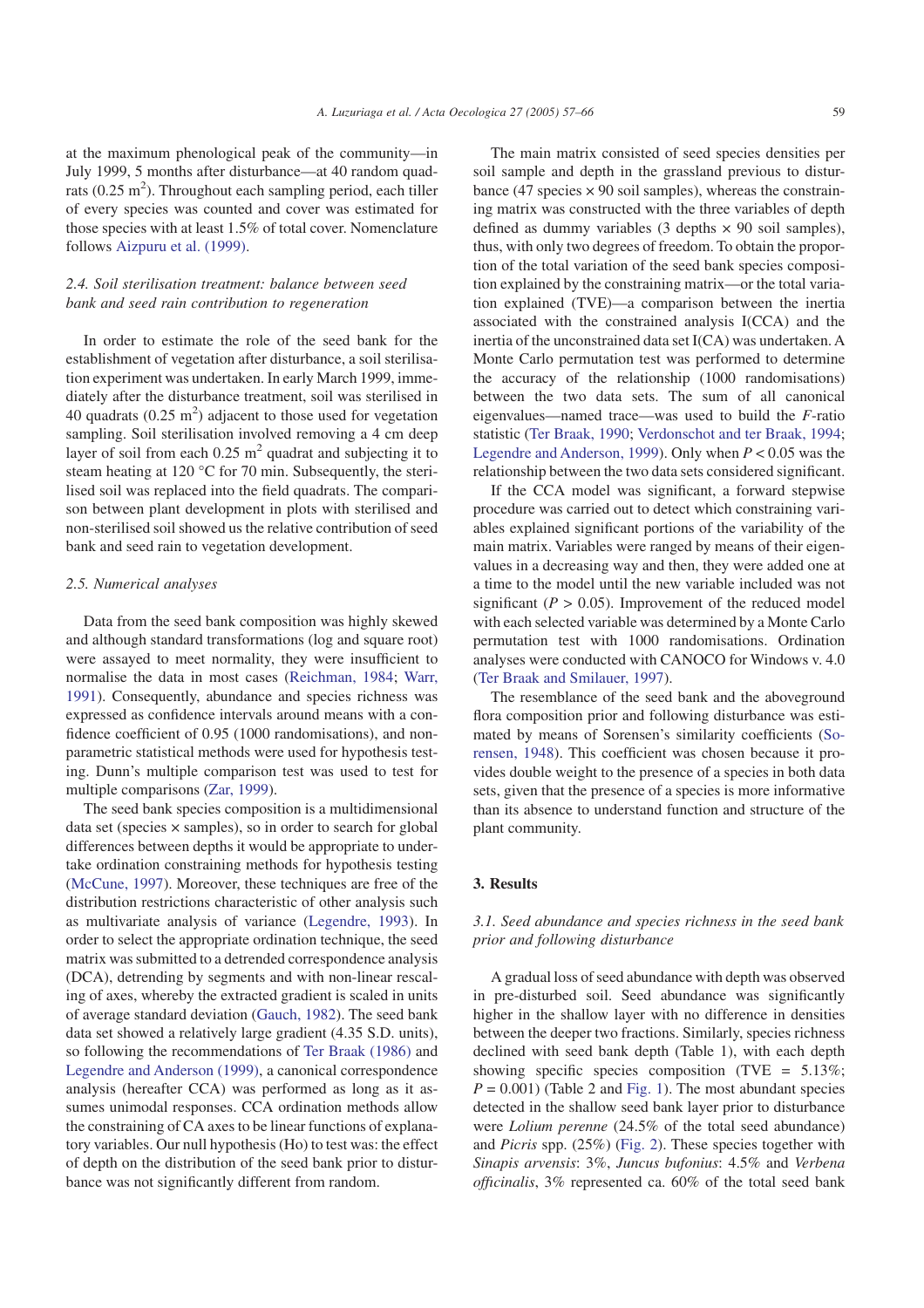Table 1

Seed bank and aboveground vegetation species richness and densities. Confidence interval of the mean is calculated by means of a bootstrapping procedure. Seed densities are expressed in individuals per dm<sup>3</sup>. Seed bank species richness is measured for 140.45 cm<sup>3</sup>. Vegetation density and species richness was expressed in 0.25 m<sup>2</sup>. Significance was performed by means of a Dunn's Tukey-type multiple comparison test based on a Kruskal–Wallis analysis

|                                  |              | Density                       |              | Species richness            |  |  |
|----------------------------------|--------------|-------------------------------|--------------|-----------------------------|--|--|
|                                  | Significance | Confidence interval $(5-95%)$ | Significance | Confidence interval (5–95%) |  |  |
| (a) Seed bank                    |              |                               |              |                             |  |  |
| Pre-disturbance                  |              |                               |              |                             |  |  |
| Shallow layer $(0-4 \text{ cm})$ | a            | 133.85-180.42                 | a            | $6.7 - 8.6$                 |  |  |
| Mid-layer $(4–8 \text{ cm})$     | b            | 58.62-85.44                   | ab           | $4.83 - 6.3$                |  |  |
| Deepest layer (8–12 cm)          | bc           | 41.73-60.15                   | bc           | $4 - 5.24$                  |  |  |
| Post-disturbance (0-3 cm)        | c            | 29.6–45.74                    | c            | $3.04 - 4.22$               |  |  |
| (b) Aboveground vegetation       |              |                               |              |                             |  |  |
| Sterilised soil                  | a            | 18.74-26.13                   | a            | 6.39–7.65                   |  |  |
| Pre-disturbance field            | h            | 78.4-249.6                    | ab           | $10 - 14.2$                 |  |  |
| Post-disturbance field           | h            | 156.77-200.02                 | h            | $19.65 - 21.6$              |  |  |

Table 2

Forward stepwise CCA for depth variables and the reduced model built with the two significant depths

| Main matrix : pre-disturbance seed bank |                       |      |       |  |  |  |  |  |
|-----------------------------------------|-----------------------|------|-------|--|--|--|--|--|
| <b>Steps</b>                            | λ                     | Frat | P     |  |  |  |  |  |
| Depth A                                 | 0.19                  | 2.99 | 0.001 |  |  |  |  |  |
| Depth B                                 | 0.10                  | 1.58 | 0.028 |  |  |  |  |  |
| Depth C                                 |                       |      |       |  |  |  |  |  |
| Reduced model                           |                       |      |       |  |  |  |  |  |
| $TVE = 5.13$                            | $\text{Frat} = 2.293$ |      |       |  |  |  |  |  |
| $Drop TVE = 0$                          | $P = 0.001$           |      |       |  |  |  |  |  |

composition. In the mid and deepest layers, the most abundant seed species were *Lolium perenne* (20% and 19.2%, respectively), followed by *Sinapis arvensis* (11.5% and 11.3%, respectively). Species can be classified into three groups regarding the depth where they were mainly detected [\(Fig. 1](#page-4-0) in the up right hand corner). Those more abundant in the shallow layer: *Lolium perenne*, *Picris* spp, *Juncus bufonius*, *Cerastium glomeratum*, *Rumex crispus*, etc., those occurring in the mid-layer: *Sinapis arvensis*, *Verbena offıcinalis*, *Sagina sabuletorum*, *Papaver rhoeas* and those mainly observed in the deepest layer: *Anagallis arvensis*, *Kickxia spuria*, *Arenaria serpyllifolia* and *Chenopodium album*.

Seed abundance and species richness in the soil shallow layer decreased significantly following disturbance, being seed abundance reduced by 75% (Table 1). In the disturbed seed bank, six species represented more than 65% of the total seed bank composition: *Juncus bufonius* (20.3%), *Lolium perenne* (16.3%), *Verbena offıcinalis* (12.8%), *Sagina sabuletorum* (6%), *Mercurialis annua* (5.5%) and *Anagallis arvensis* (5%) [\(Fig. 2\)](#page-5-0). Disturbance of the soil seed bank resulted in a decrease of the three most prominent species (*Lolium*, *Picris*, *Sinapis*), while it also resulted in an increase in the *Juncus* and *Verbena* species. Although the species composition of the shallow layer of both seed banks prior and following disturbance was very similar (Sorensen's coeffi $cient = 0.79$ , new species were detected following disturbance: *Mercurialis annua*, *Trifolium repens* and *Pastinaca sativa*, while other species were not observed: *Crepis vesicaria*, *Lolium multiflorus*, *Galium aparine*, *Veronica persica* (Appendix A).

## *3.2. Similarity between seed bank and vegetation prior to disturbance*

In the perennial grassland prior to disturbance, relatively low similarity between species composition in the vegetation and in the seed bank was detected (Sorensen's similarity index  $= 0.45$ ). Considering the abundance of each species, vegetation was mainly dominated by perennial grasses whereas the seed bank was dominated by early succession forb species [\(Fig. 3a](#page-6-0)).

## *3.3. Contribution of the seed bank to the regeneration of vegetation following disturbance*

Vegetation established 5 months following disturbance reflected seed bank species composition to some extent (Sorensen's similarity index: 0.61) [\(Fig. 3b](#page-6-0)). Aboveground vegetation and seed bank were mainly dominated by annual weeds such as, *Picris echioides*, *Sinapis arvensis*, *Medicago* spp. and *Anagallis arvensis*, but while perennial grasses greatly contributed to vegetation composition (30% of total density), no seeds of these species were detected in the seed bank. However, the relative abundance of each species in vegetation composition was not proportional to the abundance of each species in the seed bank.

Plant density was 12.2 times higher in plots not submitted to soil sterilisation treatment compared to sterilised plots [\(Fig. 4\)](#page-6-0). The proportional contribution of each species to vegetation composition did not vary significantly whether the seed bank was present or not: *Lolium perenne*, *Anagallis arvensis*, *Picris echioides*, *Medicago* spp. and *Sinapis arvensis* were the most abundant annual species in both situations. Otherwise, perennial grass plants were completely absent from the sterilised plots.

## **4. Discussion**

## *4.1. Seed abundance and species richness in the seed bank prior and following disturbance*

The grassland seed bank mainly consisted of early succession species, e.g., *Picris echioides*, *Sinapis arvensis*, *Lolium*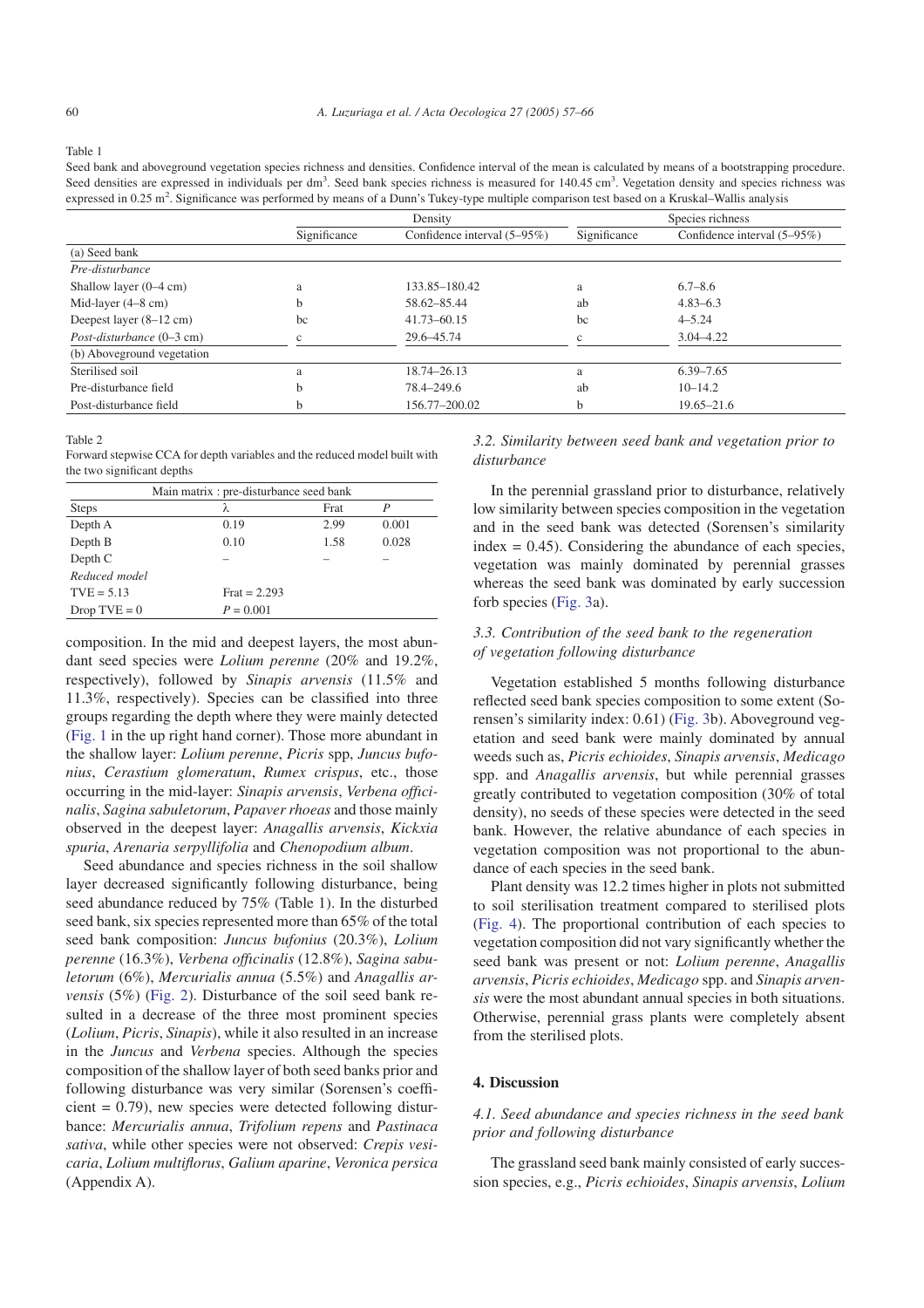<span id="page-4-0"></span>

Fig. 1. CCA biplot (axes 1 and 2) representing the seed bank composition previous to disturbance in relation to depth. Dummy depth variables were introduced as centroids. "Deepest" layer (8–12 cm deep) was included as a passive variable. This dummy variable was not considered in the analyses to avoid multicollinearity problems. "Shallow": shallow layer and "Mid": mid-layer. Circle sizes represent species abundance per soil sample. In the top right corner: species abundance percentages with depths are displayed. Black bars: shallow layer; grey bars: mid-layer; white bars: deepest layer. Species abbreviations are indicated in Appendix A.

*perenne*, etc. This result is similar to other studies carried out in recently disturbed habitats [\(Moore, 1980;](#page-9-0) [Cavers and](#page-8-0) [Benoit, 1989;](#page-8-0) [Milberg and Hansson, 1993\)](#page-9-0). The relatively high seed densities found in this perennial grassland are more similar to arable lands [\(Brenchley and Warington, 1930,](#page-8-0) [1933;](#page-8-0) [Kropac, 1966;](#page-8-0) [Jensen, 1969\)](#page-8-0) than to genuine grasslands, which usually show relatively smaller seed banks [\(Chippindale and Milton, 1934;](#page-8-0) [Champness and Morris,](#page-8-0) [1948;](#page-8-0) [Major and Pyott, 1966;](#page-9-0) [Bakker, 1989\)](#page-8-0). Large seed banks beneath grasslands have only been found where previous arable cultivation has occurred [\(Schenkeveld and Ver](#page-9-0)[kaar, 1984;](#page-9-0) [Lavorel et al., 1993\)](#page-8-0). Indeed, the agricultural history of this grassland indicates that it was cultivated only 5 years prior to the present study.

Surprisingly, the seed bank had developed a marked vertical distribution in only 5 years. Seed abundance and species richness showed a decreasing trend with depth, being significantly higher in the shallow layer than in the mid and deepest layers. Many other studies have reported similar trends of decreasing densities with depth [\(Putz and Appanah, 1987;](#page-9-0) [Kramer and Johnson, 1987;](#page-8-0) [Kitajima and Tilman, 1996\)](#page-8-0). More interestingly, species composition was related to the

vertical distribution. Thus, some species were more abundant near the surface, whereas others were mainly detected in the mid-layer and a third group of species that mainly appeared in the deepest layer. Patterns of species distribution with depth have been detected in other studies [\(Kellman, 1978;](#page-8-0) [Young, 1985;](#page-9-0) [Young et al., 1987\)](#page-9-0). Most probably, the vertical structure may lie in the different ability of seeds to penetrate the soil [\(Thompson et al., 1993\)](#page-9-0), together with the fact that viability is retained for longer when seeds are buried in the soil [\(Rampton and Ching, 1970\)](#page-9-0).

The ability of seeds to penetrate into the soil may lie in the relationship between the morphological features of the dispersal structures (size and shape) and its tendency to get buried [\(Thompson and Grime, 1979;](#page-9-0) [Thompson, 1987;](#page-9-0) [Leck,](#page-9-0) [1989;](#page-9-0) [Thompson et al., 1993\)](#page-9-0). Dispersal structures that are large (*Rumex crispus*), elongated (*Lolium perenne*) and/or have a rough surface (*Picris* spp.) showed a strong tendency to occur preferably in the most shallow layer, due to greater soil resistance, conversely, dispersal structures that are small (*Papaver rhoeas*), compact (*Anagallis arvensis*) and/or with a smooth surface (*Sinapis arvensis*) are more prone to getting buried. The relationship of seed size and shape with seed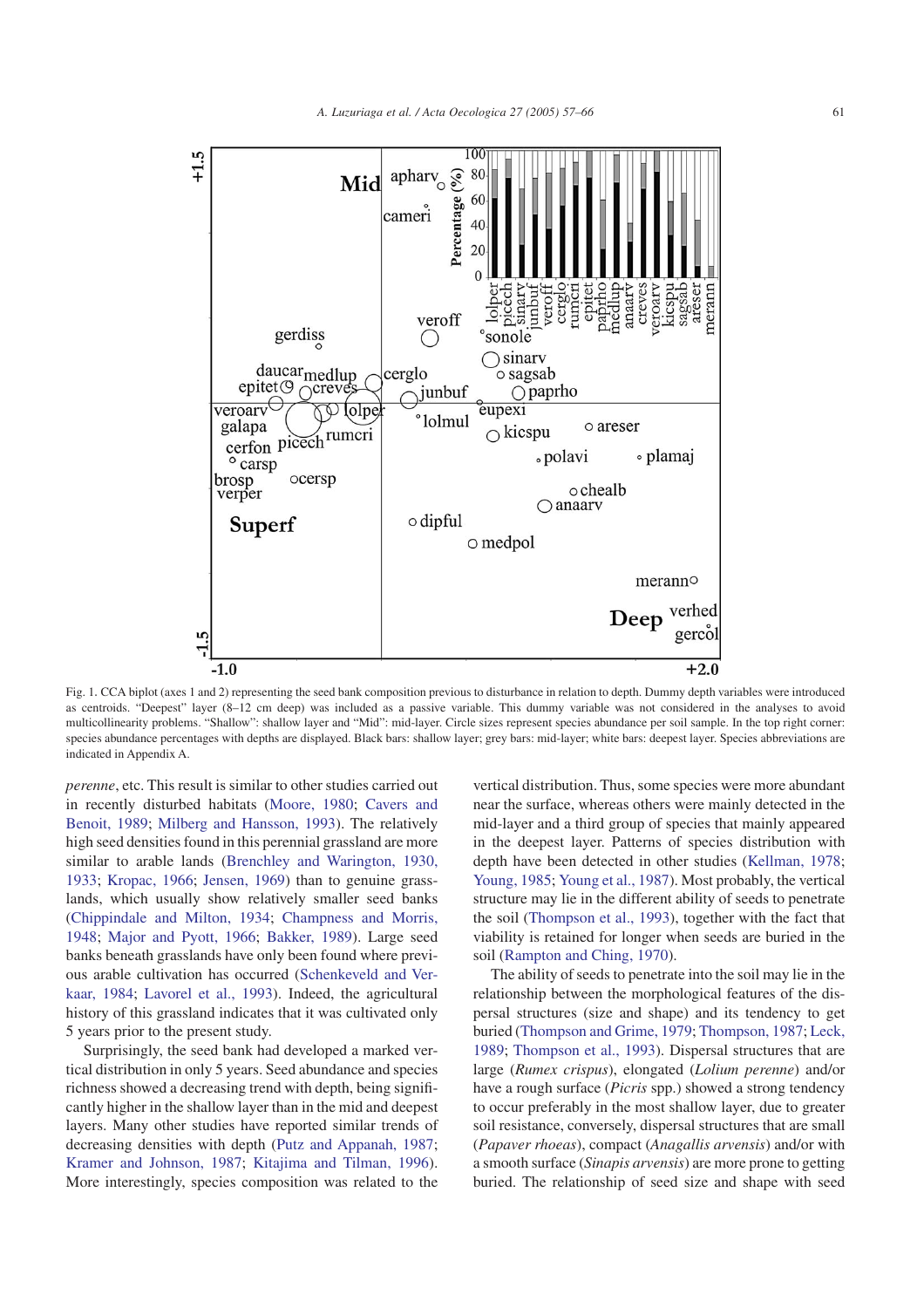<span id="page-5-0"></span>

Fig. 2. Percentage density contribution of the eight more common species to the soil shallow seed bank layers prior and following disturbance. A: *Anagallis arvensis*, J: *Juncus bufonius*, L: *Lolium perenne*, Me: *Mercurialis annua*, P: *Picris echioides*, S: *Sinapis arvensis*, Sa: *Sagina sabuletorum*, V′: *Verbena offıcinalis*.

bank persistence (following [Thompson et al., 1993\)](#page-9-0) seems to fulfil in temperate climates [\(Thompson and Grime, 1979;](#page-9-0) [Thompson et al., 1993\)](#page-9-0), on the contrary, in Mediterranean old fields, no clear relationship has been found (see [Lavorel et](#page-8-0) [al., 1993\)](#page-8-0). In our study, some species did not respond as predicted. *Lolium perenne* is considered to have transient seed banks [\(Thompson et al., 1993\)](#page-9-0), however, this study demonstrated important stocks (37%) of seeds of this species buried below 4 cm depth. The historic management of this field may have led to burying episodes of *Lolium perenne* seeds to deeper layers and once buried, seeds may have obtained physiological dormancy [\(Rampton and Ching,](#page-9-0) [1970\)](#page-9-0).

Not surprisingly, following disturbance, seed abundance and species richness decreased in the shallow layer, mainly as a result of dilution of the seed bank [\(Colbach et al., 2000;](#page-8-0) [Rokich et al., 2000\)](#page-9-0). Indeed, low seed densities have been found in other recently ploughed fields, which gradually

became enriched with species over time [\(D'Angela et al.,](#page-8-0) [1988;](#page-8-0) [Levassor et al., 1990;](#page-9-0) [Lavorel et al., 1991\)](#page-8-0).

## *4.2. Similarity between seed bank and vegetation prior to disturbance*

In the perennial grassland prior to disturbance, the seed bank was dominated by early successional species while conversely, the aboveground vegetation was mainly dominated by perennial grasses. Seed banks are accumulated over time from the vegetation previously established in a site [\(Brown and Oosterhuis, 1981;](#page-8-0) [Hill and Stevens, 1981\)](#page-8-0), thus, it was evident that the seed bank composition reflected the historical heritage of the grassland. Sorensen's similarity index (0.45) between the seed bank and the vegetation composition was not as low as those found in seed banks of other typical grasslands [\(Thompson and Grime, 1979;](#page-9-0) [Thompson,](#page-9-0) [1986;](#page-9-0) [D'Angela et al., 1988;](#page-8-0) [Bigwood and Inouye, 1988;](#page-8-0) [Kitajima and Tilman, 1996\)](#page-8-0), but was quite inferior to that found by [Lavorel and Lebreton \(1992\)](#page-8-0) for their 7- and 15 year-old-fields (0.70). In the study by the latter authors, annual species became dominant in mid-succession communities, while in this study, a community dominated by perennial grasses rapidly became dominant, probably as a consequence of efficient vegetative growth (*Arrhenatherum bulbosum* and *Agropyron repens*). High sheep loads together with climatic conditions favourable for perennial grasses establishment, would probably have shaped our grassland community, turning it into creeping perennial grasses with their main reproductive investment directed towards vegetative spreading. Most likely, while aboveground vegetation composition and structure were being shaped by sheep grazing, the persistent seed bank, comprised of long-lived seeds, did not undergo changes in species composition. [Milberg and](#page-9-0) [Hansson \(1993\)](#page-9-0) also found slight effects of vegetation changes on seed bank species composition in grazed and non-grazed limestone grasslands, although, [Milberg \(1992\)](#page-9-0) reported converse results in a study of a tall grassland prairie.

Prior to disturbance, no seeds of *Arrhenatherum bulbosum* and *Agropyron repens* were found in the seed bank, despite both species dominating the aboveground vegetation. The germination biology of this species may prevent seed accumulation in the soil (Type I transient seed banks; following the classification of [Thompson and Grime, 1979\)](#page-9-0). The absence of a seed bank for species relying on vegetative reproduction seems to be a common trait [\(Whitney, 1986;](#page-9-0) [Viragh and Gerencser, 1988;](#page-9-0) [Graham and Hutchings, 1988a,](#page-8-0) [1988b;](#page-8-0) [D'Angela et al., 1988;](#page-8-0) [Rice, 1989;](#page-9-0) [Houle, 1991;](#page-8-0) [Milberg, 1992\)](#page-9-0). Conversely, some species with large contributions to seed bank composition were not observed in the extant vegetation (i.e. *Juncus bufonius*, *Papaver rhoeas*, *Rumex crispus*, *Anagallis arvensis*). This may be due to the interaction of two factors: firstly, these species are provided with long-lived seeds able to form persistent seed banks [\(Milberg and Hansson, 1993\)](#page-9-0) and secondly, they are only able to germinate and establish when disturbance events happen [\(Thompson and Grime, 1979\)](#page-9-0).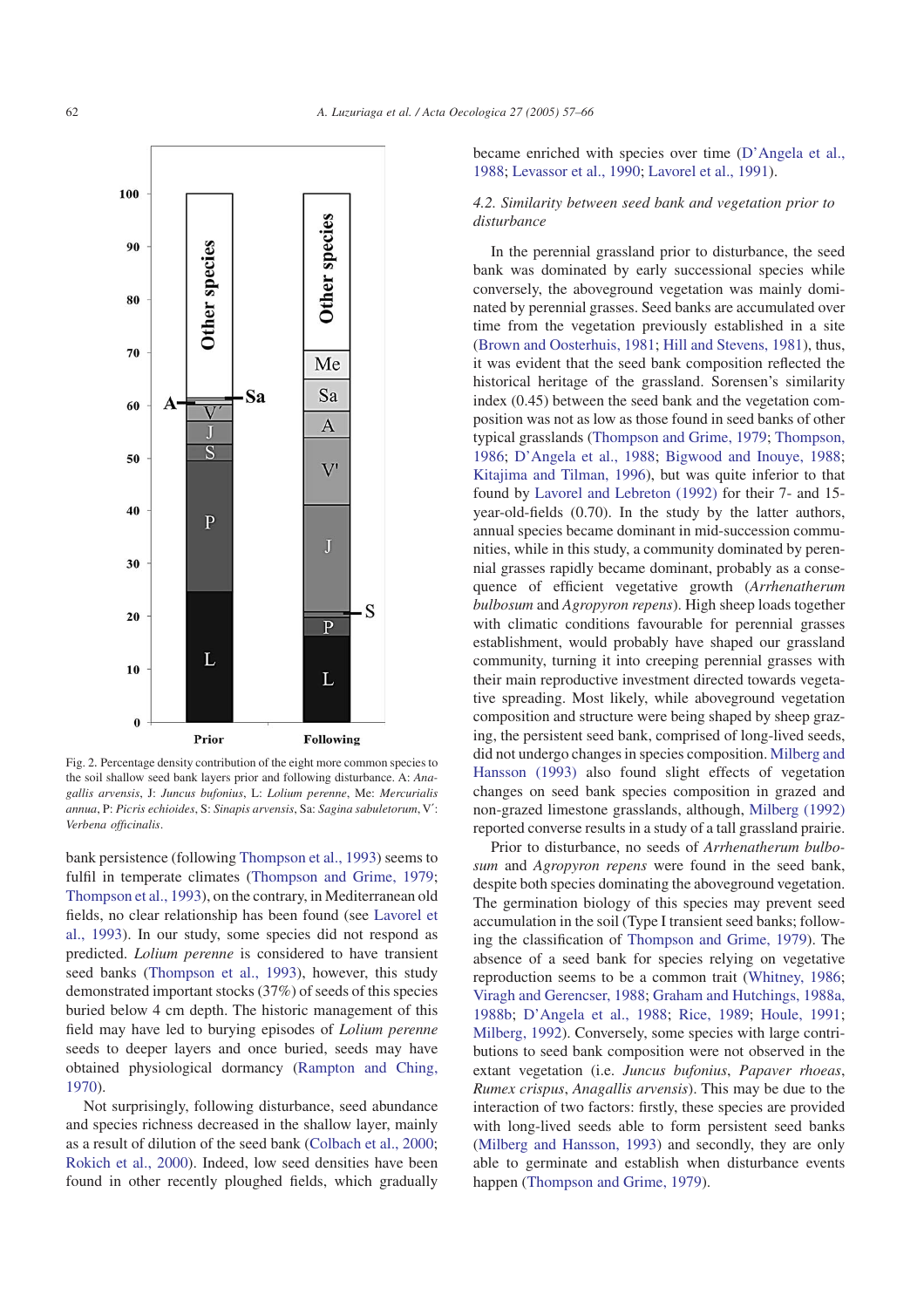<span id="page-6-0"></span>

Fig. 3. Proportional contribution of each species to the composition of the aboveground vegetation and the seed bank (a) prior to disturbance and (b) following disturbance. A: *Anagallis arvensis*, C: *Cerastium* spp., Cr: *Crepis vesicaria*, E: *Epilobium tetragonum*, J: *Juncus bufonius*, M: *Medicago* spp., Me: *Mercurialis annua*, P: *Picris echioides*, R: *Rumex crispus*, S: *Sinapis arvensis*, Sa: *Sagina sabuletorum*, V: *Veronica arvensis*, V′: *Verbena offıcinalis*. Rest of the species abbreviations in Appendix A.

### *4.3. Contribution of the seed bank to the regeneration of vegetation*

The early successional plant community developed following disturbance was mainly composed of annual weed species similar to those already present in the soil seed bank. Many other studies have also reported high similarities between aboveground vegetation and seed bank in habitats that suffer periodical disturbances [\(Jensen, 1969;](#page-8-0) [Wilson et al.,](#page-9-0)



Fig. 4. Aboveground vegetation composition following disturbance (a) in quadrats with the intact seed bank and (b) in sterilised plots. Units are individual/m2 . A: *Lolium perenne*, B: *Anagallis arvensis*. C: *Picris echioides*, D: *Medicago* spp., E: *Sinapis arvensis*, Arrhen: *Arrhenatherum bulbossum* and Agrop: *Agropyrum repens*.

[1985;](#page-9-0) [Levassor et al., 1990;](#page-9-0) [Lavorel et al., 1991\)](#page-8-0). These results support [Moore's \(1980\)](#page-9-0) hypothesis that vegetation and seed bank composition should be similar in frequently disturbed communities dominated by early successional annuals with persistent seed banks. Similarities between both community attributes may lie in the opportunistic behaviour of species that comprise the seed bank. As soon as any disturbance occurs, these species become dominant in the aboveground vegetation so that the vegetation composition in the first stages of succession reflects the seed bank composition.

Seeds and propagules stored in the soil played a crucial role in colonisation of disturbed habitats, while seed rain had a discrete contribution. This was evidenced by the low vegetation densities and slow colonisation rate (personal observation) in sterilised plots, thus, vegetation that developed initially in the early secondary succession following disturbance, depended to a great extent on the seed bank and vegetative propagule bank composition. Despite plant density being 12.2-fold lower in sterilised plots, the proportional contribution of each species to the aboveground vegetation composition was very similar to plots whose seed bank was left untouched (see Fig. 4). This similarity is the result of secondary seed dispersion from the surrounding bare soil, because primary seed dispersal from the extant vegetation did not occur until more than a month after this study had finished.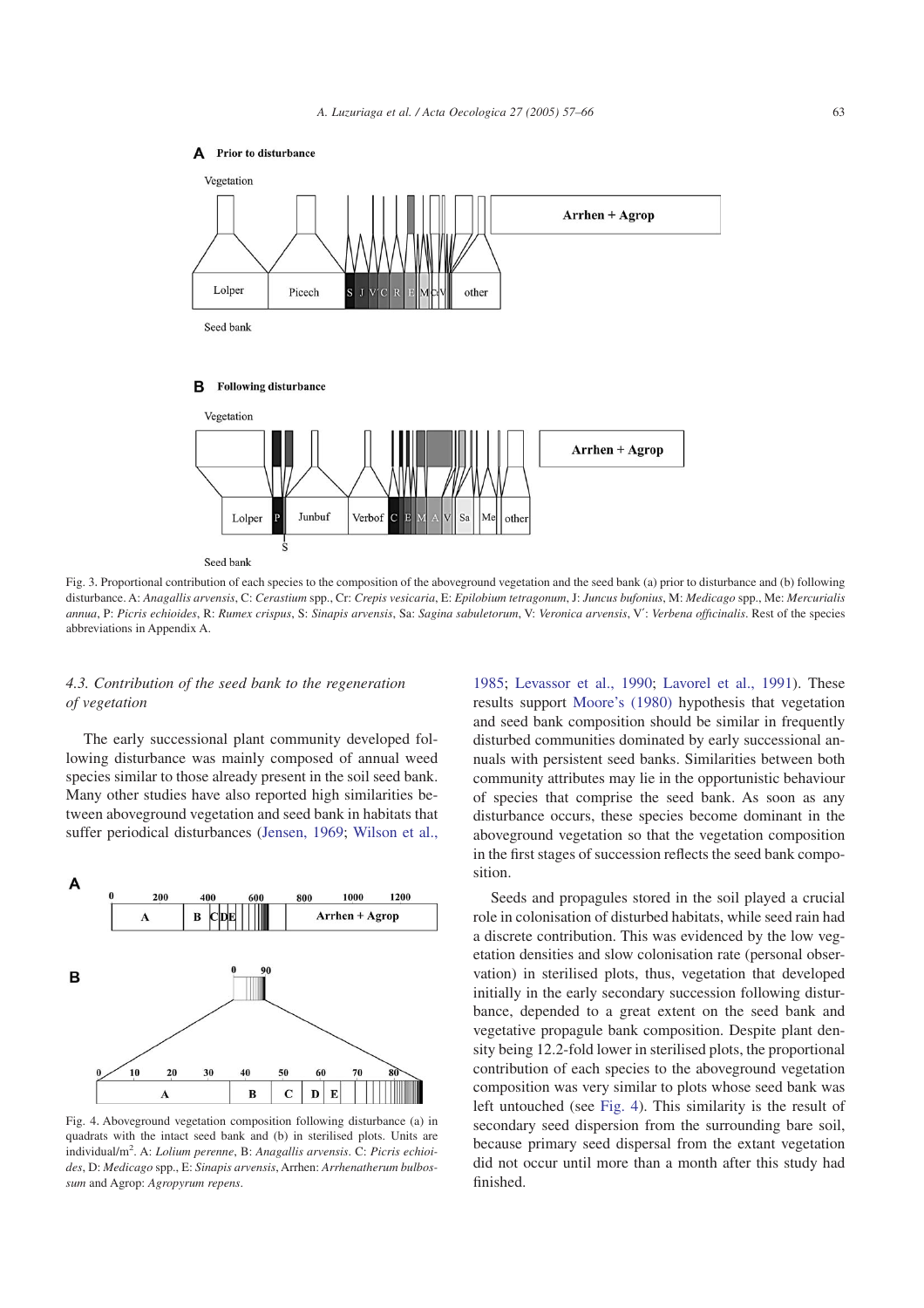## **5. Conclusion**

In the early successional grassland, the seed bank vertical distribution was developed in only 5 years following cultivation. This was probably due to a set of jointly acting processes, such as, the morphological features of seeds and the historical management of the field. Following the deep ploughing and the subsequent soil homogenisation treatment, the seed abundance in the shallow layer was drastically reduced due to dilution. Given that the regeneration process in early secondary succession depends to a great extent on the presence of the soil seed bank rather than on seed rain, and given that seeds below a few cm depth are not able to emerge, the decrease in seed bank densities in the shallow layer most likely has implications in the plant community regeneration process. Indeed, the aboveground species composition of the recently disturbed field reflected a higher proportion of the

soil seed bank species composition.All these changes may be responsible for the subsequent vegetation composition and community-structure.

#### **Acknowledgements**

This work was funded by a Ph.D. grant and supported by a research project of the Basque Country Government (PI96/52). We thank the valuable comments of two anonymous referees in a previous draft of this paper. We do appreciate the help of Felipe and Garbiñe Luzuriaga who helped in the collection of data. The authors would like to thank the Arkaute Agricultural Experimental Station and, especially, Santiago Espinel and Alberto Ortiz for providing the study site and logistical support to prepare the experimental field for this research.

**Appendix A. Mean seed densities (number dm–3) and mean plant covers (percentages) previous and after the ploughing treatment**

| Species                | Abbr.   | SB previous to disturbance |      |                                  |      |                                  | $SB$ _post |                                  | VEG_pre |               | VEG_pos |                   |      |
|------------------------|---------|----------------------------|------|----------------------------------|------|----------------------------------|------------|----------------------------------|---------|---------------|---------|-------------------|------|
|                        |         | Depth A                    |      | Depth B                          |      | Depth C                          |            | Mean                             | S.D.    | Mean          | S.D.    | Mean              | S.D. |
|                        |         | Mean                       | S.D. | Mean                             | S.D. | Mean                             | S.D.       |                                  |         | $\%$          |         | $\%$              |      |
| Picris spp.            | picsp   | 39.4                       | 39.4 | 7.6                              | 14.8 | 3.4                              | 5.9        | $^{+}$                           |         | cover<br>0.50 | 0.8     | cover<br>13.5     | 11.4 |
| Lolium perenne         | lolper  | 38.7                       | 29.7 | 14.0                             | 10.3 | 9.6                              | 14.7       | 5.9                              | 6       | $\ast$        |         | $\frac{1}{2} \xi$ |      |
| Cerastium spp.         | cersp   | 7.8                        | 13   | 3.1                              | 9.8  | $+$                              |            | $\qquad \qquad +$                |         | $\ast$        |         | *                 |      |
| Rumex crispus          | rumcri  | 7.6                        | 17.6 | $+$                              |      | $+$                              |            | $\ddot{}$                        |         |               |         | 冰                 |      |
| Juncus bufonius        | junbuf  | 7.1                        | 10.2 | 4.0                              | 6.9  | 3.2                              | 6.5        | 7.3                              | 11.6    |               |         | *                 |      |
| Epilobium tetragonum   | epitet  | 6.2                        | 10   | $\ddot{}$                        |      |                                  |            | $\qquad \qquad +$                |         | $\mathbf{1}$  | 0.8     | ×.                |      |
| Medicago lupulina      | medlup  | 4.9                        | 18.4 | $^{+}$                           |      |                                  |            | $\ddot{}$                        |         |               |         | 9.4               | 7.9  |
| Sinapis arvensis       | sinary  | 4.7                        | 11.1 | 8.1                              | 12.5 | 5.6                              | 6.7        | $^{+}$                           |         | $\ast$        |         | 8.3               | 8.6  |
| Verbena officinalis    | verboff | 4.7                        | 8.4  | 5.5                              | 11.3 | $^{+}$                           | 5.1        | 4.6                              | 9.2     | ×             |         | ×.                |      |
| Veronica arvenis       | verarv  | 3.6                        | 6.7  | $+$                              |      |                                  |            | $\ddot{}$                        |         | $\ast$        |         | $\ast$            |      |
| Crepis vesicaria       | creves  | 3.3                        | 9.3  | $^{+}$                           |      | $\begin{array}{c} + \end{array}$ |            |                                  |         | 5.21          | 2.5     | 3.1               | 2.7  |
| Anagallis arvensis     | anaarv  | 1.4                        | 3.9  | 0.7                              | 2.2  | 3                                | 4.5        | 1.8                              | 3.1     |               |         | ×.                |      |
| Sagina sabuletorum     | sagsab  | 0.7                        | 2.2  | 1.2                              | 3.9  | $\mathbf{1}$                     | 4.1        | 2.1                              | 4.6     |               |         | $\ast$            |      |
| Papaver rhoeas         | paprho  | $^{+}$                     |      | $\! + \!\!\!\!$                  |      | 2.9                              | 7.3        | $\qquad \qquad +$                |         |               |         | *                 |      |
| Daucus carota          | daucar  | $^{+}$                     |      | $\qquad \qquad +$                |      |                                  |            | $\begin{array}{c} + \end{array}$ |         | $\ast$        |         | *                 |      |
| Kickxia spuria         | kicspu  | $^{+}$                     |      | $\qquad \qquad +$                |      | $+$                              |            | $^{+}$                           |         | $\ast$        |         | $^{+}$            |      |
| Dipsacus fullonum      | dipful  | $^{+}$                     |      |                                  |      | $\ddot{}$                        |            | $^{+}$                           |         |               |         | 5.3               | 2.6  |
| Medicago polymorpha    | medpol  | $^{+}$                     |      |                                  |      | $^{+}$                           |            | $\ddot{}$                        |         |               |         | 11.9              | 10.2 |
| Lolium multiflorus     | lolmul  | $^{+}$                     |      | $\ddot{}$                        |      | $\ddot{}$                        |            |                                  |         |               |         | ×.                |      |
| Poa trivialis          | poatri  | $^{+}$                     |      |                                  |      |                                  |            |                                  |         |               |         |                   |      |
| Geranium sp            | gersp   | $^{+}$                     |      | $\begin{array}{c} + \end{array}$ |      | $^{+}$                           |            | $^{+}$                           |         | 4.40          | 2.7     | 4.8               | 4.6  |
| <b>Bromus</b> sp       | brosp   | $^{+}$                     |      |                                  |      |                                  |            | $^{+}$                           |         |               |         | ×.                |      |
| Grass (Agrop+Arrhen)   | grass   |                            |      |                                  |      |                                  |            |                                  |         | 75            | 22.5    | 30.8              | 26.5 |
| Chenopodium album      | chealb  | $^{+}$                     |      | $^{+}$                           |      | $\begin{array}{c} + \end{array}$ |            | $^{+}$                           |         |               |         | ×.                |      |
| Poligonum aviculare    | polavi  | $^{+}$                     |      | $^{+}$                           |      | $^{+}$                           |            | $^{+}$                           |         |               |         | *                 |      |
| Galium aparine         | galapa  | $^{+}$                     |      |                                  |      |                                  |            |                                  |         |               |         | *                 |      |
| Sonchus oleraceus      | sonole  | $^{+}$                     |      | $^{+}$                           |      | $+$                              |            |                                  |         |               |         | *                 |      |
| Euphorbia exigua       | eupexi  | $^{+}$                     |      | $^{+}$                           |      | $+$                              |            |                                  |         |               |         |                   |      |
| Veronica persica       | verper  | $^{+}$                     |      |                                  |      |                                  |            |                                  |         |               |         | $\ast$            |      |
| Aphanes arvensis       | aphary  | $^{+}$                     |      | $\qquad \qquad +$                |      |                                  |            | $\begin{array}{c} + \end{array}$ |         |               |         | *                 |      |
| Arenaria serpyllifolia | areser  | $^{+}$                     |      | $\ddot{}$                        |      | $\ddot{}$                        |            |                                  |         | $\ast$        |         | *                 |      |
| Campanula erinus       | cameri  | $^{+}$                     |      | $^{+}$                           |      |                                  |            | $+$                              |         |               |         | *                 |      |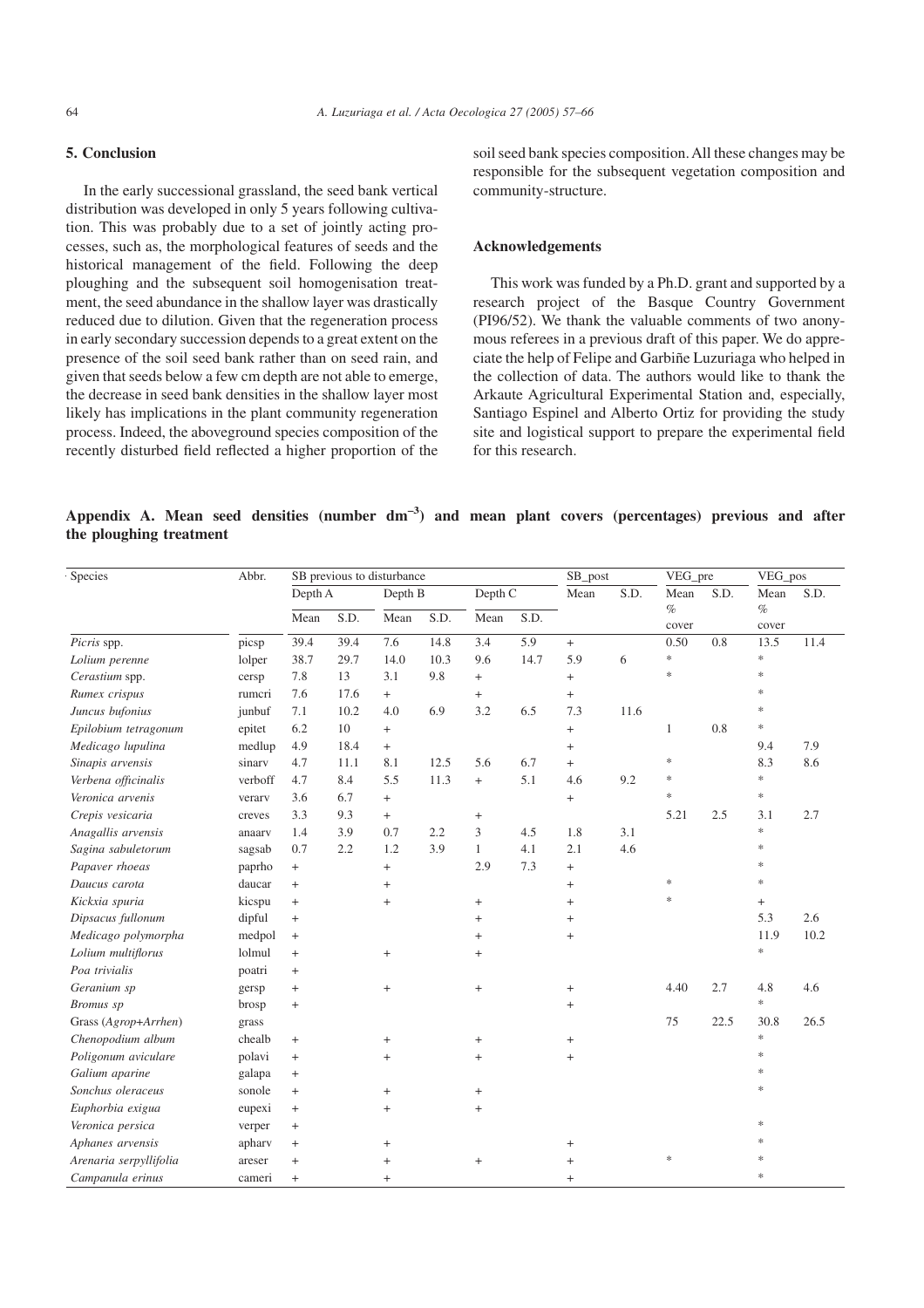<span id="page-8-0"></span>

| Cardamine hirsuta     | carhir | $+$    |        |     |     |     | $+$    |     |      |     |               |     |
|-----------------------|--------|--------|--------|-----|-----|-----|--------|-----|------|-----|---------------|-----|
| Conyza sumatraensis   | consum | $^{+}$ |        |     |     |     |        |     |      |     |               |     |
| Nigella gallica       | niggal | $^{+}$ |        |     |     |     |        |     |      |     |               |     |
| Cirsium arvense       | cirary |        | $^{+}$ |     |     |     |        |     |      |     | 6.7           | 5.7 |
| Vicia sativa          | vicsat |        | 0.2    | 1.3 |     |     |        |     | 0.25 | 0.6 |               |     |
| Lathyrus sp           | latsp  |        |        |     |     |     |        |     |      |     | $\ast$        |     |
| Potentilla reptans    | potrep |        |        |     |     |     |        |     |      |     | $\frac{1}{2}$ |     |
| Convolvulus arvensis  | conary |        |        |     |     |     |        |     |      |     | *             |     |
| Polygonum convolvulus | polcon |        |        |     |     |     |        |     |      |     | $\frac{1}{2}$ |     |
| Mercurialis annua     | merann |        | $^{+}$ |     | 2.5 | 5.8 | 1.9    | 3.9 |      |     | *             |     |
| Lathyrus aphaca       | lataph |        |        |     |     |     |        |     |      |     | *             |     |
| Trifolium repens      | trirep |        |        |     |     |     | $^{+}$ |     | *    |     | *             |     |
| Sherardia arvensis    | sheary |        |        |     |     |     |        |     |      |     | *             |     |
| Pulicaria dysenterica | puldys |        |        |     |     |     |        |     |      |     | $\frac{1}{2}$ |     |
| Trifolium pratense    | tripra |        |        |     |     |     |        |     | 0.25 | 0.6 | $\frac{1}{2}$ |     |
| Taraxacum officinale  | taroff |        |        |     |     |     |        |     | *    |     |               |     |
| Pastinaca sativa      | passat |        |        |     |     |     | $^{+}$ |     | 0.25 | 0.6 |               |     |
| Solanum nigrum        | solnig |        |        |     |     |     | $^{+}$ |     |      |     |               |     |

Abbr., abbreviation; SB\_post, seed bank after perturbation; VEG\_pre: vegetation previous to disturbance; VEG\_post, vegetation after disturbance; +, number of seeds in the experiment below 3; \*, presence of the species cover below 1%.

#### **References**

- Aizpuru, I., Aseginolaza, C., Uribe-Echebarría, P.M., Urrutia, P., Zorrakin, I., 1999. Claves ilustradas de la Flora del País Vasco y territorios limítrofes. Servicio Central de Publicaciones del Gobierno Vasco, Vitoria-Gasteiz.
- Bakker, J., 1989. Nature Management by Grazing and Cutting. Kluwer Academic, Dordrecht.
- Baskin, J.M., Baskin, C.C., 1989. Physiology of dormancy and germination in relation to seed bank ecology. In: Leck, M.A., Parker, V.T., Simpson, R.L. (Eds.), Ecology of Soil Seed Banks. Academic Press, London, pp. 53–66.
- Baskin, C.C., Baskin, J.M., 1998. Seeds. Ecology, Biogeography, and Evolution of Dormancy and Germination. Academic Press, London.
- Bigwood, D.W., Inouye, D.W., 1988. Spatial pattern analysis of seed banks: an improved method and optimized sampling. Ecology 69, 497–507.
- Brenchley, W.E., Warington, K., 1930. The weed seed population of arable soil. I. Numerical estimation of viable seeds and observations on their natural dormancy. J. Ecol. 18, 235–272.
- Brenchley, W.E., Warington, K., 1933. The weed seed population of arable soil. II. Influence of crop, soil and methods of cultivation upon the relative abundance of viable seeds. J. Ecol. 21, 103–127.
- Brown, A.H.F., Oosterhuis, L., 1981. The role of buried seed in coppice woods. Biol. Conserv. 21, 19–38.
- Cavers, P.B., Benoit, D.L., 1989. Seed banks in arable land. In: Leck, M.A., Parker, V.T., Simpson, R.L. (Eds.), Ecology of Soil Seed Banks. Academic Press, London, pp. 309–328.
- Champness, S.S., Morris, K., 1948. The population of buried seeds in relation to contrasting pasture and soil types. J. Ecol. 36, 149–173.
- Chippindale, H.O., Milton, W.E.J., 1934. On the viable seeds present in the soil beneath pastures. J. Ecol. 22, 508–531.
- Colbach, N., Roger-Estrade, J., Chauvel, B., Caneill, J., 2000. Modelling vertical and lateral seed bank movements during mouldboard ploughing. Eur. J. Agr. 13, 111–124.
- D'Angela, E., Facelli, J.M., Jacobo, E., 1988. The role of the permanent soil seed bank in early stages of a post-agricultural succession in the Inland Pampa, Argentina. Vegetatio 74, 39–45.
- Deiller, A.F., Walter, J.M.N., Tremolieres, M., 2003. Regeneration strategies in a temperate hardwood floodplain forest of the Upper Rhine: sexual versus vegetative reproduction of woody species. Forest Ecol. Manage 180, 215–225.
- Eriksson, O., 1993. Dynamics of genets in clonal plants. Trends Ecol. Evol. 8, 313–316.

Fenner, M., 1985. Seed Ecology. Chapman and Hall Ltd, London.

- Gauch, H.G., 1982. Multivariate Analysis in Community Ecology. Cambridge University Press, London.
- Graber, R.E., Thompson, D.F., 1978. Seeds in the organic layers and soil of four beech–birch–maple stands. US Forest Service Research Paper NE401.
- Graham, D.J., Hutchings, M.J., 1988. Estimation of the seed bank of a chalk grassland ley established on former arable land. J. Appl. Ecol. 25, 241–252.
- Graham, D.J., Hutchings, M.J., 1988. A field investigation of germination from a seed bank of a chalk grassland ley on former arable land. J. Appl. Ecol. 25, 253–263.
- Gross, K.L., 1990. A comparison of methods for estimating seed numbers in the soil. J. Ecol. 78, 1079–1193.
- Harper, J.L., 1977. Population Biology of Plants. Academic Press, London.
- Hendry, G.A.F., Thompson, K., Band, S.R., 1995. Seed survival and persistence on a calcareous land surface after a 32-year burial. J. Veg. Sci. 6, 153–156.
- Hill, M.O., Stevens, P.A., 1981. The density of viable seed in soils of forest plantations in upland Britain. J. Ecol. 69, 693–709.
- Houle, G., 1991. Regenerative traits of tree species in a deciduous forest of northeastern North America. Holartic Ecol. 14, 142–151.
- Jensen, H.A., 1969. Content of buried seed in arable soil in Denmark and its relation to weed population. Danske Botaniske Arkiv 27, 1–55.
- Kalamees, R., Zobel, M., 2002. The role of seed bank in gap regeneration in a calcareous grassland community. Ecology 83, 1017–1025.
- Kellman, M.C., 1978. Microdistribution of viable weed seed in two tropical soils. J. Biogeogr. 5, 291–300.
- Kitajima, K., Tilman, D., 1996. Seed banks and seedling establishment on an experimental productivity gradient. Oikos 76, 381–391.
- Kramer, N.B., Johnson, F.D., 1987. Mature forest seed banks of three habitat types in central Idaho. Can. J. Bot. 65, 1961–1967.
- Kropac, Z., 1966. Estimation of weed seeds in arable soil. Pedobiologia (Jena) 6, 105–128.
- Lavorel, S., Lebreton, J.D., 1992. Evidence for lottery recruitment in Mediterranean old fields. J. Veg. Sci. 3, 91–100.
- Lavorel, S., Lebreton, J.D., Debussche, M., Lepart, J., 1991. Nested spatial patterns in seed bank and vegetation of Mediterranean old-fields. J. Veg. Sci. 2, 367–376.
- Lavorel, S., Debussche, M., Lebreton, J.D., Lepart, J., 1993. Seasonal patterns in the seed bank of Mediterranean old-fields. Oikos 67, 114– 128.